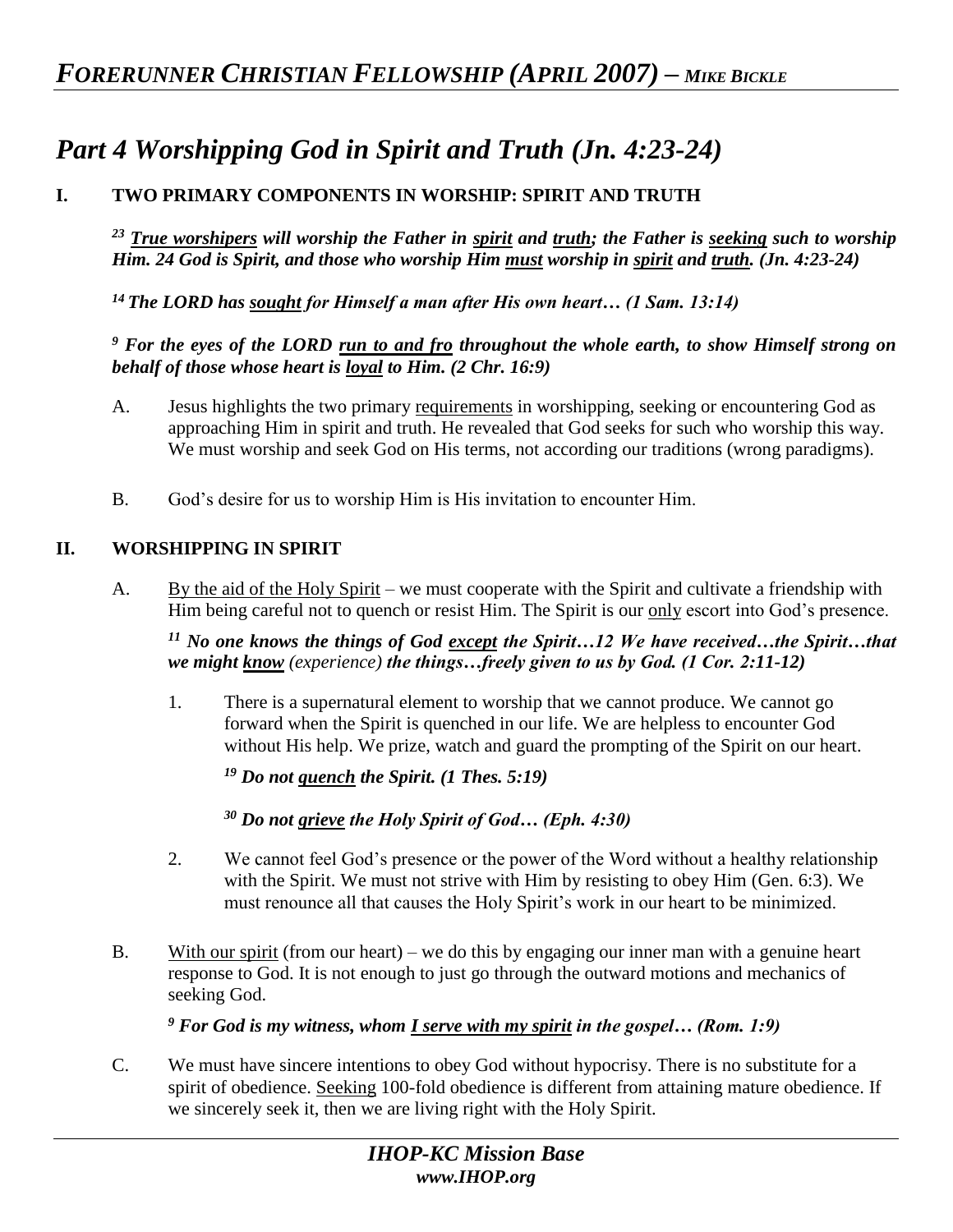### **III. WORSHIPPING IN TRUTH**

- A. According to the *truth of who God is* He is Father, Bridegroom, King and Judge. The way we understand God's personality, majesty and beauty greatly affects the way that we approach Him. We approach a tender father differently than a harsh task master. The most neglected reality in the Kingdom of God is God Himself. We must take time to learn of His beauty and emotions. Many today focus most on increasing their ministry, comfort, friends, and possessions.
- B. According to the *truth of who we are in God* we are sons of God and the bride of Christ and are clothed with the righteousness of Christ. Understanding this gives us confidence before God.

*<sup>17</sup> If anyone is in Christ, he is a new creation; old things have passed away; behold, all things have become new. 19 …God was in Christ reconciling the world to Himself, not imputing (counting) their trespasses to them…21 For He made Him (Jesus) who knew no sin to be sin for us, that we might become the righteousness of God in Him. (2 Cor. 5:17-21)* 

### *<sup>13</sup>Present yourselves to God (worship) as being alive from the dead… (Rom. 6:13)*

- 1. Our standing before God's favor with acceptance is based on what Jesus did for us. We are justified, accepted or made right with God by what He did, not by what we do (Rom. 3:21-31). God's righteousness cannot be improved upon. Our standing before God in heaven will not be more secure than it is now. Our acceptance by God is not based on our diligence, spiritual maturity, or track record. We have no need to bargain with God as we approach Him after acting out our sin then repenting and claiming Jesus' righteousness.
- 2. Our diligence and spiritual maturity definitely impact our quality of life and ministry, as well as our reward and function in the age to come.
- 3. We cannot work through the unsettled issues in our life without confidence that God is smiling on us. Guilt says that our **actions** are wrong. Shame says our whole personhood is wrong. Shame hinders our ability to settle the issues in our life.
- C. In our standing before God we "push delete" after we have sincerely repented. Jesus paid the price that we might stand before God with confidence of having His favor. This is very different from "pushing delete" on our need to understand why and how we sinned. It is necessary for us to understand the process and mindset that contributed to a stronghold of sin in our life.
- D. God can smile over our life in a general sense, while He contends with us in a particular issue. *That issue does not define our entire relationship with God*. However, if we do not obey in that area, then sin will grow and affect other areas.